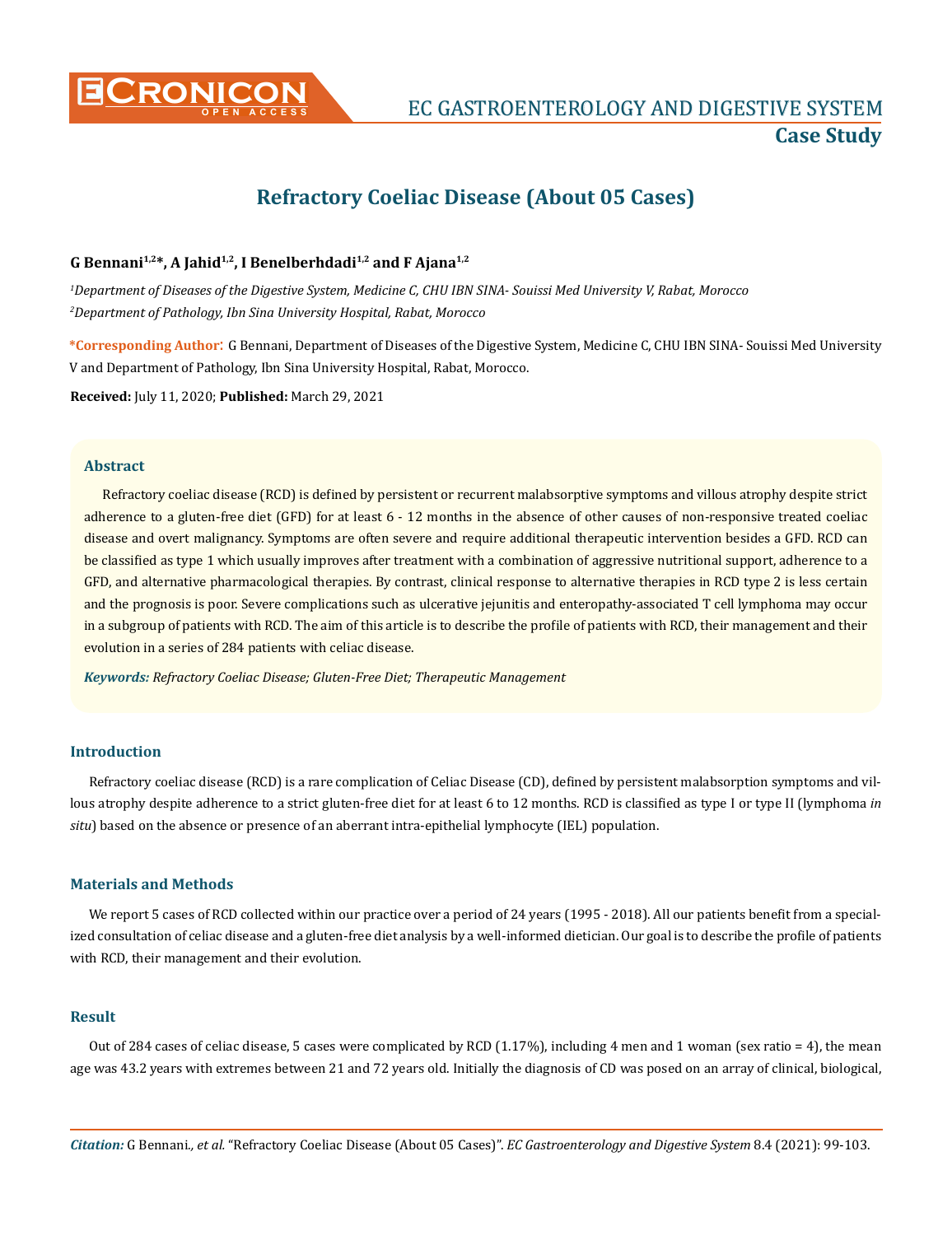histologic, and serologic evidence. IEL rate varied between 35% to 70%, and villous atrophy (AV) varied between partial and total. Serology was positive in 3 out of 5 cases.

The diet was initiated immediately after confirmation of the diagnosis of CD, and the evolution was marked by a clinical and biological improvement that lasted between 12 and 18 months.

Our 5 patients with RCD have the following symptoms: severe chronic diarrhea, weight loss with significant malnutrition, edema and leg paraesthesia.

The pathological result was: 4 patients had RCD type I sprue and 1 patient had RCD type II with ulcerative jejunitis.

As to the therapeutic management of these patients, three of them were put on budesonide and parenteral nutrition, one patient was lost of view and the last one is under investigation.

The evolution of patients on budesonide was marked by clinical and biological improvement in two patients, and death of the third by multiple location lymphoma.

## **Discussion**

A small subgroup of patients with CD may be primarily or secondarily resistant to a well observed GFD due to an authentic refractory CD (RCD).

Refractory celiac disease (RCD) refers to 2 distinct entities according to the normal (RCDI) or abnormal (RCDII) phenotype of intestinal intraepithelial lymphocytes [1]. Diagnosis requires specialized small bowel investigations (enteroscopy, small bowel imaging) and techniques (immunohistochemistry, molecular analysis, flow cytometry).

The real prevalence of RCD is unknown but probably rare because of the low number from major CD referral centers of RCD cases reported in the literature [2,3].

 The incidence of CD complicated by RCD found in our series is 1.17% (5 of 284) which is close to the result found in the literature for example: A North American referral center suggests a cumulative incidence of 1.5% for both RCDI and RCDII among patients with CD diagnosed in this center [4]. In the Derby cohort, J. West and G. Holmes report approximately 0.7% of patients with RCD with ulcerative jejunitis in series of 713 patients with CD [5].

100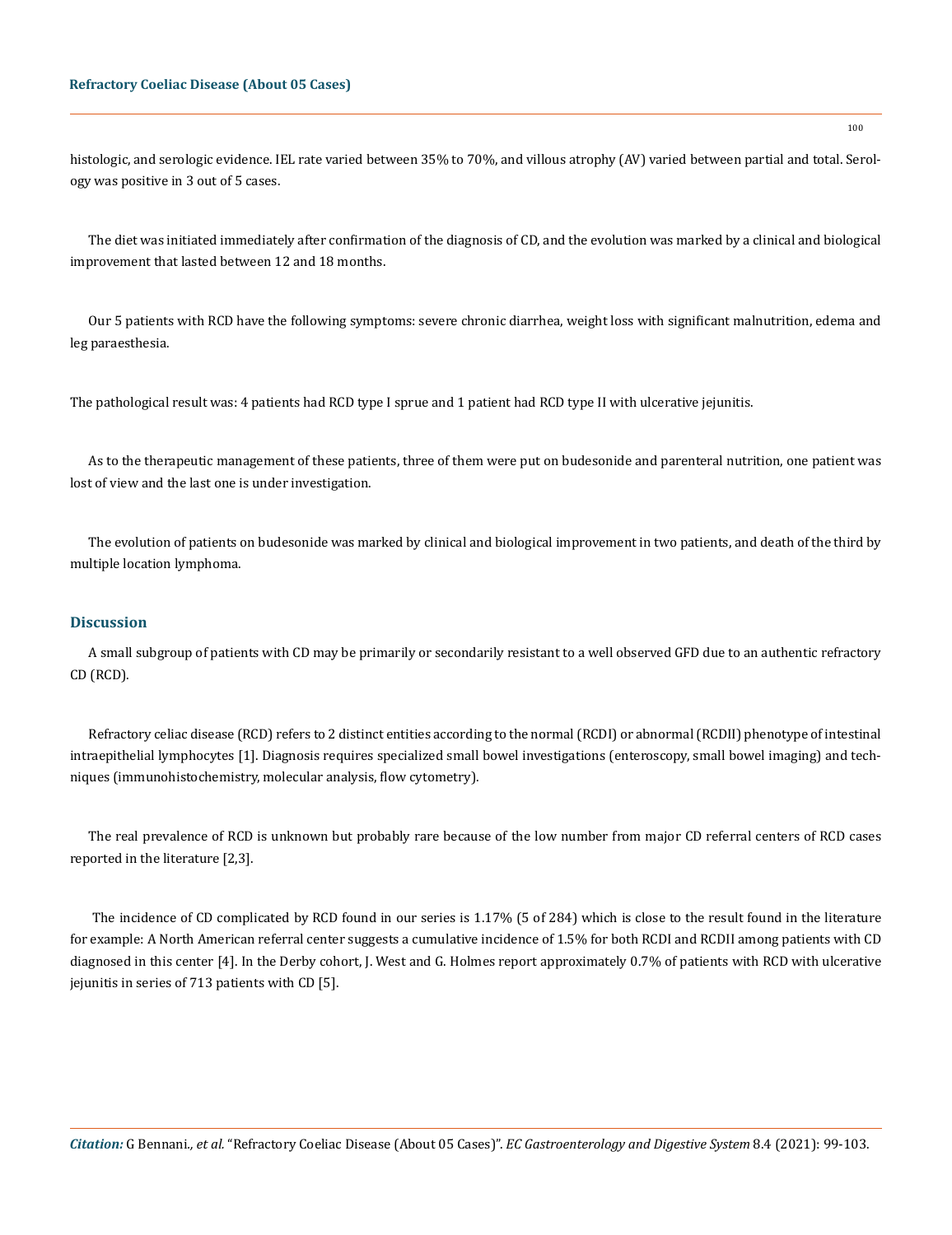#### **Refractory Coeliac Disease (About 05 Cases)**

CD affects two times as many women than men [6] consistent with the predominance of diagnosed CD in adult women. The predominance of disease in women diminishes somewhat in those patients with both RCD and EATL [7]. Unlike the result of our study where the predominance of RCD belongs to men 4 men against 1 woman.

The age of diagnosis of RCD is often around 50 years old and rarely before 30 years of age [8]. In our study, the mean age was 43.2 years with extremes between 21 and 72 years old.

Diarrhea, gastrointestinal disorders, anemia, fatigue, and malaise are common [9]. The majority of patients with RCD are diagnosed because of the development of new symptoms or recurrence of diarrhea. In our group patients with RCD have the following symptoms: severe chronic diarrhea, weight loss with significant malnutrition, edema and leg paraesthesia.

Hospitalization to monitor adherence to GFD and for parenteral nutrition was necessary for one patient with RCD because of severe weight loss, malnutrition, multiple nutritional deficiencies, and severe hypoproteinemia. udesonide (9 mg/day), Prednisone (0.5 - 1 mg/ kg/day), or a combination of prednisone and azathioprine (2 mg/kg/day) are clinically effective to induce clinical remission and mucosal recovery in most patients with RCD type 1 [10,11]. Clinical response to steroids is observed in the majority of patients with RCD type 2, Other immunosuppressive drugs or biological modifiers have been used with some clinical benefit in steroid-dependent or steroidrefractory patients including cyclosporin, infliximab (5 mg/kg/day) and alemtuzumab [12].

As to the therapeutic management of our patients, three of them were put on budesonide and parenteral nutrition, one patient was lost of view and the last one is under investigation.

Steroids improved clinical symptoms in most patients with either type of RCD with various histologic responses from 30% to 40% of cases to nearly 90% in a recent study using open capsule budesonide [13].

Prognosis of RCDII is worse than RCDI because of more severe malnutrition and an elevated risk of overt lymphoma [14].

Molecular analysis showed a polyclonal repertoire for RCDI. In contrast, the abnormal population characteristic of RCD type II is sought by 3 combined techniques in duodenal biopsies; The pathological result in our study was: 4 patients had RCD type I sprue and 1 patient had RCD type II with ulcerative jejunitis which is an entity often associated with this pathology [15].

Prognosis of refractory coeliac disease type II is poor because therapies are less effective and high risk of progression to enteropathytype T-cell lymphoma [16].

Risk of lymphomatous complications was reported 4 times higher in patients without adherence to a GFD than compliant patients [17].

*Citation:* G Bennani*., et al.* "Refractory Coeliac Disease (About 05 Cases)". *EC Gastroenterology and Digestive System* 8.4 (2021): 99-103.

101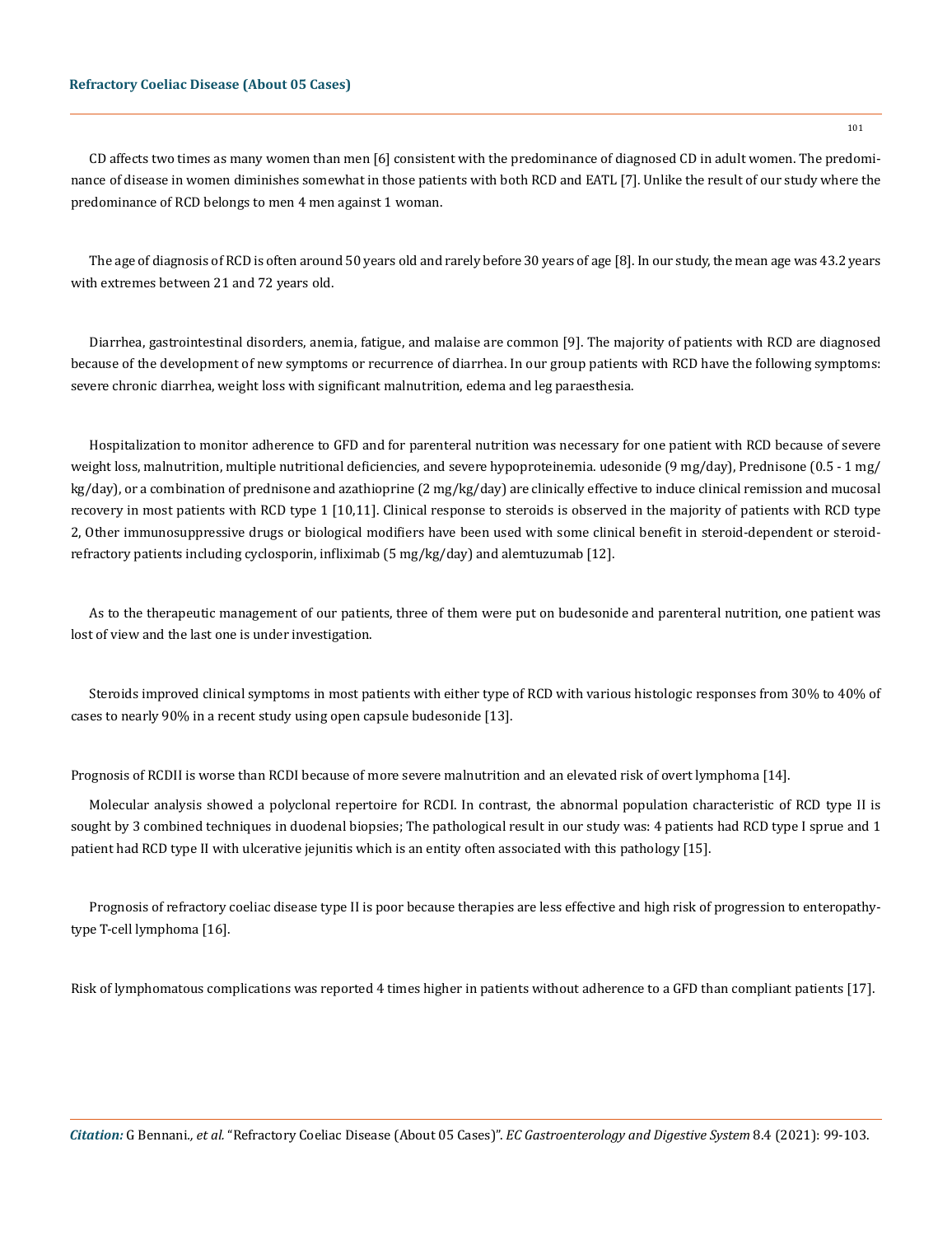In our study, the evolution of patients on budesonide was marked by clinical and biological improvement in two patients and death of the third by multiple location lymphoma.

## **Conclusion**

RCD is a rare complication of CD, RCD type I is well managed by a nutritional and pharmacological support, unlike RCD type II which is of poor prognosis.

# **Bibliography**

- 1. [Malamut G and Cellier C. "Refractory Celiac Disease".](https://pubmed.ncbi.nlm.nih.gov/30711206/) *Gastroenterology Clinics of North America* (2018).
- 2. Abdulkarim AS., *et al*[. "Etiology of nonresponsive celiac disease: results of a systematic approach".](https://pubmed.ncbi.nlm.nih.gov/12190170/) *The American Journal of Gastroenterology* [97 \(2002\): 2016-2021.](https://pubmed.ncbi.nlm.nih.gov/12190170/)
- 3. Leffler DA., *et al*[. "Etiologies and predictors of diagnosis in nonresponsive celiac disease".](https://www.cghjournal.org/article/S1542-3565(06)01296-1/pdf) *Clinical Gastroenterology and Hepatology* 5 [\(2007\): 445-450.](https://www.cghjournal.org/article/S1542-3565(06)01296-1/pdf)
- 4. Roshan B., *et al*[. "The incidence and clinical spectrum of refractory celiac disease in a North American referral center".](https://pubmed.ncbi.nlm.nih.gov/21468013/) *The American [Journal of Gastroenterology](https://pubmed.ncbi.nlm.nih.gov/21468013/)* 106 (2011): 923-928.
- 5. [West J. "Celiac disease and its complications: a time traveller's perspective".](https://pubmed.ncbi.nlm.nih.gov/19041868/) *Gastroenterology* 136 (2009): 32-34.
- 6. Malamut G., *et al*[. "Presentation and long-term follow-up of refractory celiac disease: comparison of type I with type II".](https://pubmed.ncbi.nlm.nih.gov/19014942/) *Gastroenterology* [136 \(2009\): 81-90.](https://pubmed.ncbi.nlm.nih.gov/19014942/)
- 7. Rubio-Tapia A., *et al*[. "Clinical staging and survival in refractory celiac disease: a single center experience".](https://pubmed.ncbi.nlm.nih.gov/18996383/) *Gastroenterology* 136 [\(2009\): 99-107.](https://pubmed.ncbi.nlm.nih.gov/18996383/)
- 8. Al-Toma A., *et al*[. "Survival in refractory coeliac disease and enteropathy-associated T-cell lymphoma: retrospective evaluation of](https://pubmed.ncbi.nlm.nih.gov/17470479/) [single-centre experience".](https://pubmed.ncbi.nlm.nih.gov/17470479/) *Gut* 56 (2007): 1373-1378.
- 9. Al-toma A., *et al*[. "The management of complicated celiac disease".](https://pubmed.ncbi.nlm.nih.gov/17827946/) *Digital Distribution* 25 (2007): 230-236.
- 10. Cellier C., *et al*[. "Refractory sprue, coeliac disease, and enteropathy-associated T-cell lymphoma. French Coeliac Disease Study Group".](https://pubmed.ncbi.nlm.nih.gov/10963198/) *Lancet* [356 \(2000\): 203-208.](https://pubmed.ncbi.nlm.nih.gov/10963198/)
- 11. [Cellier C and Cerf-Bensussan N. "Treatment of clonal refractory celiac disease or cryptic intraepithelial lymphoma: A long road from](https://pubmed.ncbi.nlm.nih.gov/17110301/) bench to bedside". *[Clinical Gastroenterology and Hepatology](https://pubmed.ncbi.nlm.nih.gov/17110301/)* 4 (2006): 1320-1321.
- 12. Verbeek WH., *et al*[. "Alemtuzumab for refractory celiac disease".](https://pubmed.ncbi.nlm.nih.gov/17005966/) *The New England Journal of Medicine* 355 (2006): 1396-1397.
- 13. Malamut G., *et al*[. "Presentation and long-term follow-up of refractory celiac disease: comparison of type I with type II".](https://pubmed.ncbi.nlm.nih.gov/19014942/) *Gastroenterology* [136 \(2009\): 81-90.](https://pubmed.ncbi.nlm.nih.gov/19014942/)
- 14. Maurino E., *et al*[. "Clinical characteristics and long-term outcome of patients with refractory sprue diagnosed at a single institution".](https://pubmed.ncbi.nlm.nih.gov/16706073/) *[ACTA Gastroenterológica Latinoamericana](https://pubmed.ncbi.nlm.nih.gov/16706073/)* 36 (2006): 10-22.

*Citation:* G Bennani*., et al.* "Refractory Coeliac Disease (About 05 Cases)". *EC Gastroenterology and Digestive System* 8.4 (2021): 99-103.

102